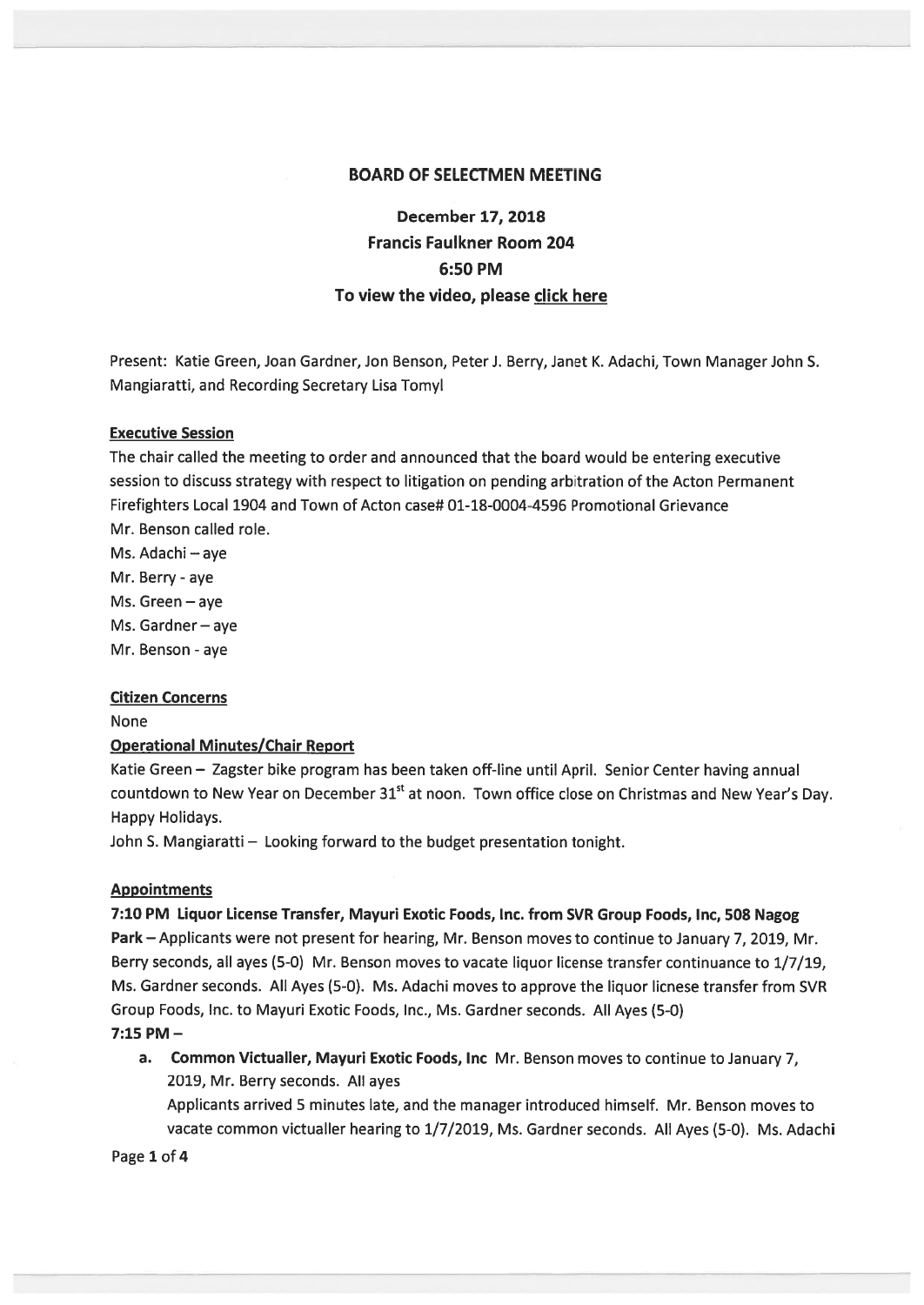moves to approve <sup>a</sup> common victualler license to Mayuri Exotic Foods, Inc., Ms. Gardner seconds. All Ayes (5-0)

# b. Use Special Permit #11/5/18-472, 20 Main Street

Chris Banard, John Anderson from 20 Main Street. Requesting to instruct indoor golf at 20 Main Street. Ms. Adachi questioned about any change regarding additional parking or thought in adding bike racks with the close proximity on the ARRT. Mr. Anderson wants to give it <sup>a</sup> year to see how the use of the trail will be — has some security concerns, but will consider it within the next year.

Resident thanks Ms. Adachi regarding considering adding bike racks. Feels there is <sup>a</sup> matter of discretion on the Planning Department to include bike racks on site plans. Would hope the Board would give direction to TM to the Planning Department to have bicycle parking enforced for future site plans due to the zoning bylaw. Ms. Adachi moves to approve Use Special Permit #11/5/18-472 for 20 Main Street, Mr. Berry seconds. All Ayes (5-0)

# 8:00 PM — Use Special Permit #7/31/18-469, 930 Main Street (continued from November 5, 2018)

Representing Cross Fit Gym is Robbie Blanchard. Mr. Blanchard updated the Board on efforts to reduce the noise of the music to appease Ms. Daigle. Has added rubber mats, and noise decreasing padding to Board members have visited the site early in the morning and note walls and turning off 2 of the <sup>6</sup> speakers.

Speaking on behalf of the complaint is Kevin Daigle, and still insisting that with the improvements it still affects the complainant. Requesting that the music level be decreased by 20%.

Resident mentioned noise pollution is <sup>a</sup> health issue under state law and that there is <sup>a</sup> state law regarding timing of the day, and the availability of bike parking.

Several Board members have visited the site early in the morning and noted that the most noise they could hear was from road traffic from rt 27. Also, the complainant sent and complained about noise on <sup>a</sup> Saturday at 6:15 am —the instructor stated that they don't open until 7AM.

Mr. Mangiaratti suggested 3 options, approve, deny, or approve with conditions. Could sugges<sup>t</sup> conditions the applicant should make all efforts of volume/bass between the hours of 5:30 AM — 7AM and or when the garage door is open.

Resident mentioned <sup>a</sup> SPSP <sup>a</sup> few years back regarding <sup>a</sup> noise complaint of firewood production. Mr. Benson moves to approve Use Special Permit #7/31/18-469, 930 Main Street with <sup>a</sup> condition that the applicant make all effort to reduce the volume/bass level daily between the hours of 5:30 AM — 7:00 AM and when the garage door facing Mains Street is opened during class sessions, Ms. Gardner seconds. All Ayes (5-0)

## **Selectmen Business**

#### FY20 Budget Presentation —

Mr. Mangiaratti presented his first budget repor<sup>t</sup> to the Board for FY20. Highlighted accomplishments in the pas<sup>t</sup> year.

Mr. Berry glad to see increase in sidewalk fund, glad to see Tasers to be added to the Police Department equipment.

Page 2 of 4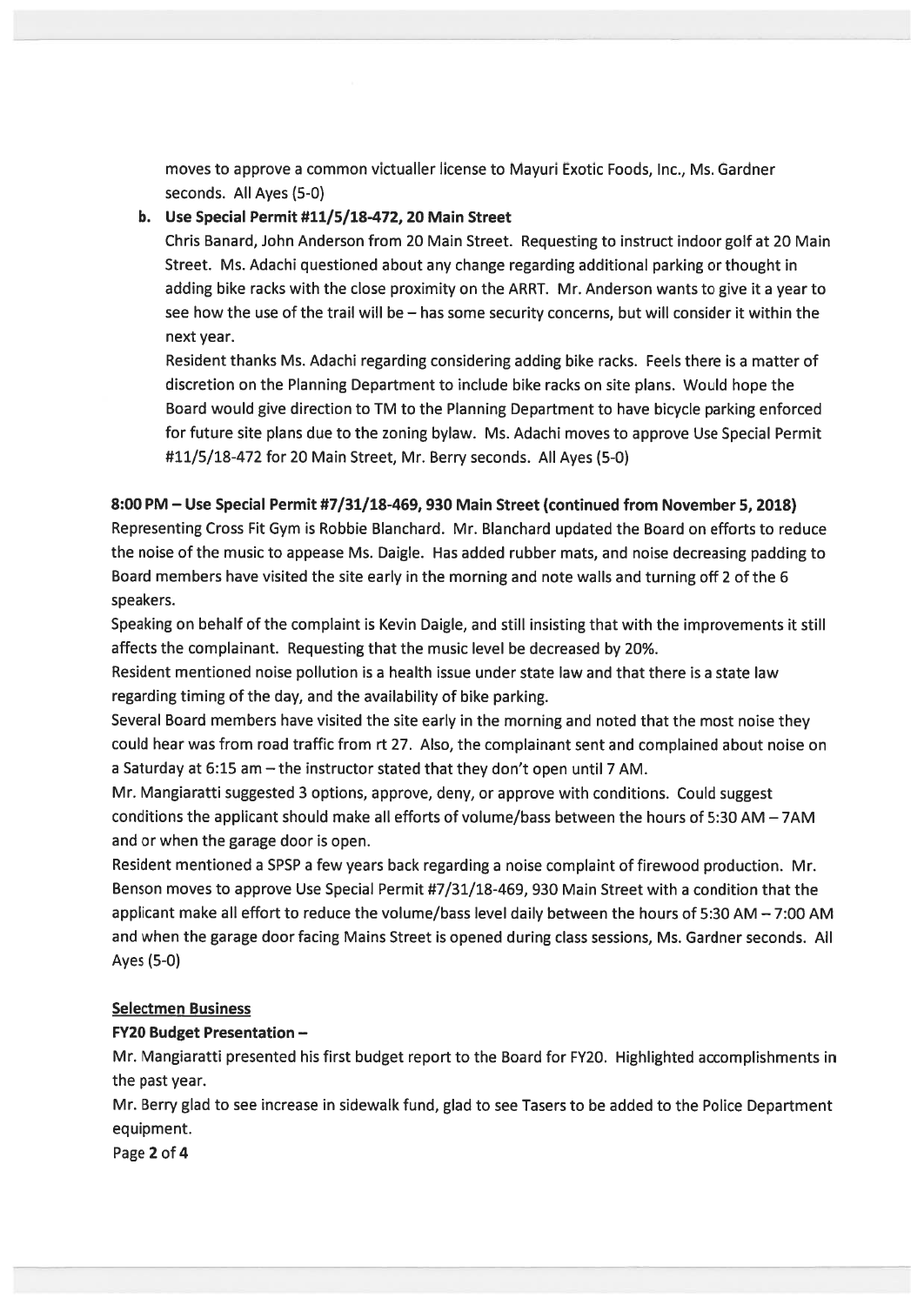Ms. Adachi commented about <sup>a</sup> fine job on focusing controlling the use of reserves, Mr. Benson commented on <sup>a</sup> concise presentation, and looking forward to Budget Saturday Ms. Green commented about knowing of the challenges the town has had to deal for the year, continuing the Minuteman capital project, concerned it was going to be <sup>a</sup> higher increase than 35 million, increase senior tax program to 12%, question to decrease to enterprises subsidies or one particular subsidy — increasing for transportation and decreasing for ambulance enterprise fund generally supportive of the budget.

Ms. Adachi had questioned regarding an increase in Middlesex retirement, Mr. Mangiaratti commented regarding an increase in staff particularly with police department.

#### Dog Park Committee —

Claire Siska, Chair of the Dog Park Committee presented an update to the Board. Locations with possibilities is the Walker Property in conjunction with the AHA proposal. Concerns are traffic safety on <sup>a</sup> main rode. Another location is Great Hill Conservation.

Board members thanked Ms. Siska for the hard work the committee has done in their research. Minimum amount of land would be an acre and <sup>a</sup> half. Ms. Green commented on an increase in dog license, the use of fobs for getting into the park, parking issues, concerns regarding stretching town staff for maintenance. Suggests having another public forum in the future with more detail.

Graham Knowland, Estabrook Road —just heard about the dog park committee, just learned that the abutting property as <sup>a</sup> buffer for his property was being considered as land for <sup>a</sup> dog park. Concerned there was no neighbor or abutter outreach.

Terra — should spend money to send out abutter notices. Likes the idea of the 348-365 Main Street property. Should be <sup>a</sup> town meeting vote because it is <sup>a</sup> change of use.

#### Board to Vote to Sign Agreement for 670 Massachusetts Ave —

Mr. Mangiaratti commented that town counsel recommends the Board to sign due to <sup>a</sup> title issue. House is in extreme disrepair and the agreemen<sup>t</sup> moves it out of affordable housing stock — candidate for <sup>a</sup> knockdown.

Ms. Adachi moves to agree to sign the agreemen<sup>t</sup> for 670 Massachusetts Aye, Mr. Berry seconds. All Ayes (5-0)

#### Board to Vote to Open the Warrant for Annual Town Meeting —

Mr. Mangiaratti went over the proposed timeline leading up to Town Meeting. Suggested that the warrant close on January  $7<sup>th</sup>$  – but have since suggested the warrant closes on the 28<sup>th</sup>. Mr. Benson moves to open the warrant for annual town meeting, Ms. Gardner seconds, all ayes (5-0)

#### Designate Member to Represent Board in Discussion with Acton Water District -

Ms. Adachi and Ms. Green stepped down from consideration. Mr. Benson agreed to take on the appointment.

Page 3 of 4